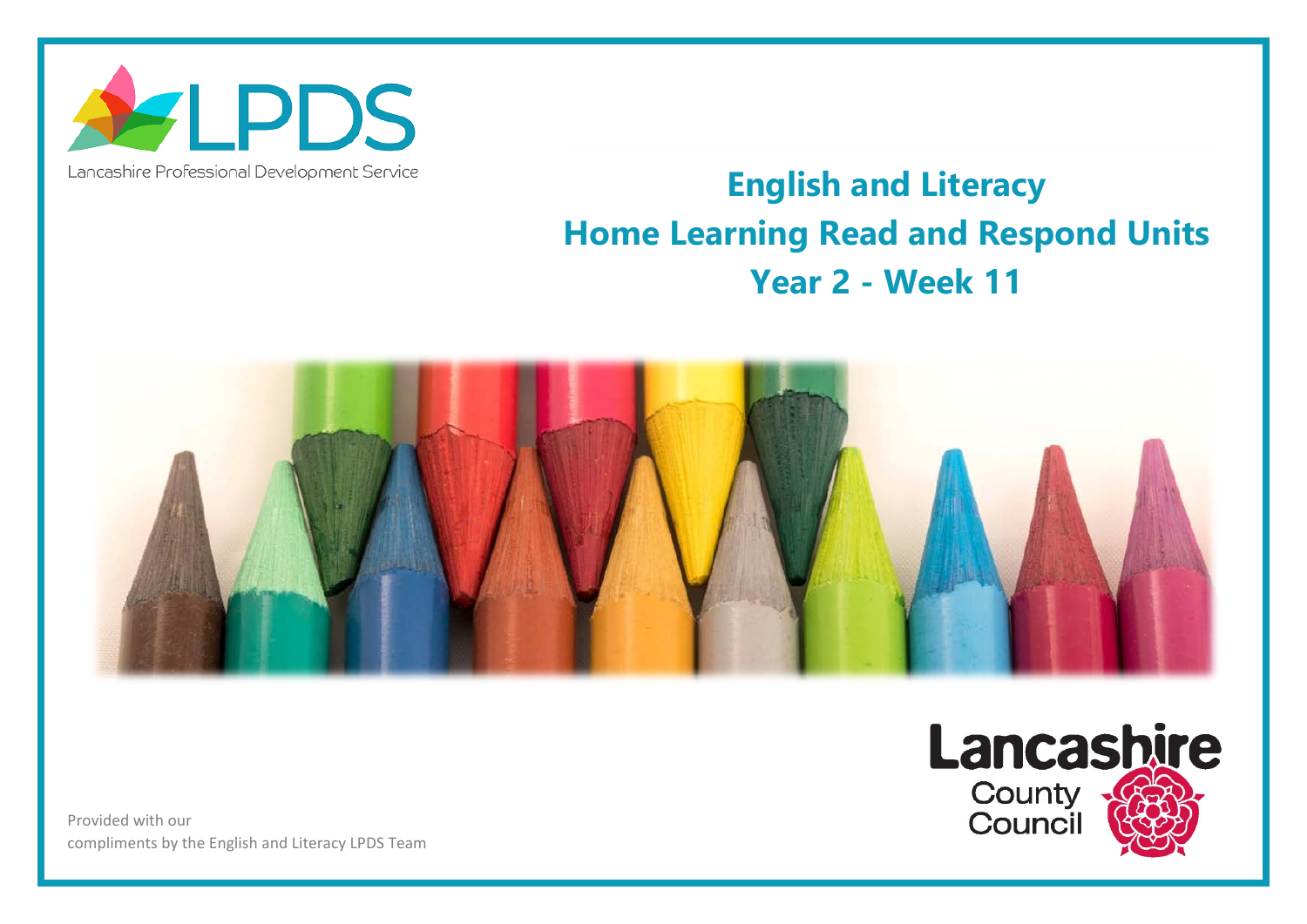

| <b>Week Eleven</b>                                                                                                                                                                                                                                                                               |                                                                                                                                                                                                                                                                                                                                                    |                                                                                                                                                                                                                                                                                                                                               |                                                                                                                                                                                                                                                                                                                                             |                                                                                                                                                                                                                                                                                                            |                                                                                                                                                                                                                                                                                                                                                                 |  |  |
|--------------------------------------------------------------------------------------------------------------------------------------------------------------------------------------------------------------------------------------------------------------------------------------------------|----------------------------------------------------------------------------------------------------------------------------------------------------------------------------------------------------------------------------------------------------------------------------------------------------------------------------------------------------|-----------------------------------------------------------------------------------------------------------------------------------------------------------------------------------------------------------------------------------------------------------------------------------------------------------------------------------------------|---------------------------------------------------------------------------------------------------------------------------------------------------------------------------------------------------------------------------------------------------------------------------------------------------------------------------------------------|------------------------------------------------------------------------------------------------------------------------------------------------------------------------------------------------------------------------------------------------------------------------------------------------------------|-----------------------------------------------------------------------------------------------------------------------------------------------------------------------------------------------------------------------------------------------------------------------------------------------------------------------------------------------------------------|--|--|
| <b>Year 2</b>                                                                                                                                                                                                                                                                                    | Day 1                                                                                                                                                                                                                                                                                                                                              | Day 2                                                                                                                                                                                                                                                                                                                                         | Day 3                                                                                                                                                                                                                                                                                                                                       | Day 4                                                                                                                                                                                                                                                                                                      | Day 5                                                                                                                                                                                                                                                                                                                                                           |  |  |
| Focus theme: We're<br>Going to the Zoo!<br>Enjoy all the<br>excitement of the zoo<br>from the comfort of<br>your own home!<br>Listen to some animal<br>themed poetry before<br>taking on the role of<br>researchers, as you<br>prepare your own<br>voice-over to<br>accompany an animal<br>film. | Using a dictionary or<br>Word Hippo:<br>https://www.wordhippo.<br>com/ explore and discuss<br>the meaning of these<br>words: conservation,<br>charity, extinction,<br>zoological, inspirational.<br>Together, read/watch<br>and enjoy the<br>information on Chester<br>Zoo here:<br>Chester Zoo - Our Zoo<br>https://www.chesterzoo.               | Take a look at all the<br>animals who live at<br>Chester Zoo:<br>https://www.chesterzo<br>o.org/our-zoo/animals/<br>Choose two or three<br>(or more if you like!)<br>animals that you would<br>like to research. There<br>are sixty-eight on this<br>page to choose from!<br>Click on the links and<br>read the information<br>on your chosen | Read and enjoy these<br>animal themed poems:<br>Crick, Crack, Crocodile<br>by Joan Poulson:<br>https://childrens.poetry<br>archive.org/poem/crick-<br>crack-crocodile/<br>Please do not feed the<br>animals by Robert Hull:<br>https://childrens.poetry<br>archive.org/poem/pleas<br>e-do-not-feed-the-<br>animals/                         | Today you are going to<br>become a researcher<br>for the zoo!<br>Read the following and<br>make some notes on<br>two or all three of the<br>animals.<br><b>Jaguars</b><br>Nat Geo Kids Jaguars<br>Facts:<br>https://www.natgeoki<br>ds.com/uk/discover/a<br>nimals/general-                                | Watch and listen to these<br>clips, narrated by David<br>Attenborough:<br>Seven Worlds, One Planet<br>- Peril on the Prairie:<br>https://www.bbc.co.uk/p<br>rogrammes/p07vpn27<br>Seven Worlds, One Planet<br>-Mastering the Art of Nut<br>Cracking:<br>https://www.bbc.co.uk/p<br>rogrammes/p07wc3pc<br>Note how David                                         |  |  |
| <b>When following links</b><br>online, parents<br>should monitor that<br>children are<br>remaining on that<br>page only and are<br>keeping safe online.                                                                                                                                          | org/our-zoo/about-our-<br>zoo/ Read/watch again,<br>this time, stopping to<br>identify and discuss the<br>words explored earlier.<br>During lockdown,<br>Chester Zoo has been<br>closed to visitors.<br>Imagine you are a<br>member of staff at the<br>zoo and have been asked<br>to design a poster that<br>the zoo could use when<br>it reopens! | animals.<br>Your task today is to<br>create some fact files<br>on each of your chosen<br>animals. A fact file<br>should contain key<br>information and be<br>easy for your reader to<br>read.<br>Information to include:<br>Animal name<br>Habitat (where it lives)<br>Diet (what it eats)                                                    | Today you are going to<br>write your own poem<br>about the animals in the<br>zoo. First of all, watch<br>the clip below to help<br>you gather some ideas.<br>Chester Zoo - Short<br>Documentary:<br>https://www.youtube.c<br>om/watch?v=VajlfQrjW<br>kA&t=253s<br>As you watch, can you<br>make a list of all the<br>animals you recognise? | animals/jaguar-facts/<br><b>Sumatran Tigers</b><br>London Zoo - 12<br><b>Amazing Things You</b><br><b>Never Knew About</b><br><b>Sumatran Tigers:</b><br>https://www.zsl.org/1<br>2-amazing-things-you-<br>never-knew-about-<br>sumatran-tigers<br><b>Asiatic Lions</b><br>Chester Zoo - Asiatic<br>Lions: | Attenborough takes his<br>time and sometimes<br>pauses for several<br>seconds to allow the<br>viewer to watch key<br>moments of the film.<br>Your task today is to write<br>a voice-over (or<br>narration) to read aloud<br>over this clip about the<br>big cats in Chester Zoo.<br>Big Cats at Chester Zoo:<br>https://www.youtube.co<br>m/watch?v=LYUuEn40j1E |  |  |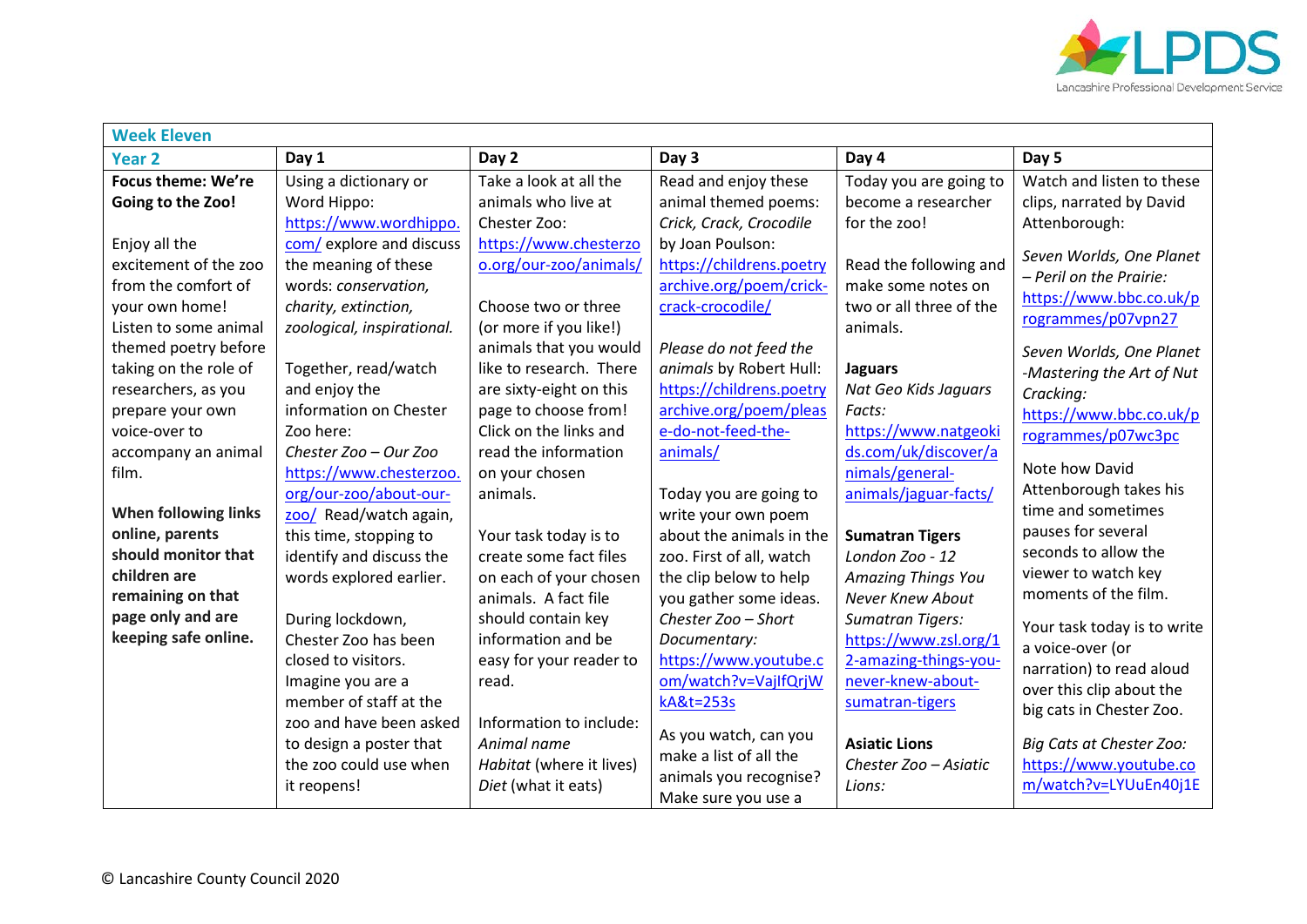

| Think about what you<br>would like to include on<br>your poster. Here are<br>some ideas:<br>- name of the zoo<br>- some of the animals<br>the zoo is home to<br>and how many<br>- how big the zoo is<br>- number of visitors<br>every year<br>- the cost of a ticket<br>- comment(s) from<br>past visitors<br>- lots of exaggerated<br>language, e.g. the<br>best, the biggest, the<br>most visited,<br>extraordinary,<br>amazing, etc.<br>Use information and<br>language from the<br>website to help you.<br>Colour and decorate<br>your poster to make it as<br>attractive as possible. | Endangered? (Is this<br>animal in danger of<br>extinction?)<br>Interesting information<br>Amazing fact(s)<br>Colour and decorate<br>your fact files to make<br>them as interesting as<br>you can for your<br>reader. Remember to<br>check for your spellings<br>and punctuation too! | comma to separate<br>each item on your list.<br>Now go back and add<br>some adjectives<br>(describing words) to<br>describe each of the<br>animals on your list, e.g.<br>Playful hyenas,<br>Pink flamingos,<br>Towering giraffes,<br>Muddy rhinos.<br>Now look at your list<br>and see if you can<br>extend some of your<br>phrases. Sometimes you<br>can do this by telling<br>your reader what the<br>animal is doing or by<br>using the words with or<br>that before adding<br>extra information, e.g.<br>Playful hyenas that love<br>to chase,<br>Pink flamingos that<br>balance on one leg,<br>Towering giraffes with | https://www.chesterz<br>oo.org/our-<br>zoo/animals/lions/<br>You can write out your<br>notes however you<br>like. You might want<br>to record them on<br>sticky notes if you<br>have some. (Perhaps<br>you could use<br>different coloured<br>sticky notes for each<br>animal!) You might<br>want to use bullet<br>points. Alternatively,<br>you might want to<br>record your notes on a<br>spider diagram. (The<br>animal name is written<br>in the centre of the<br>paper and facts about<br>the animal are written<br>around the outside).<br>Using your notes, talk<br>about each of the<br>animals to a member<br>of your household.<br>You are now an expert<br>and tomorrow you are<br>going to be put your<br>expertise to good use! | Using your notes from<br>yesterday, decide what<br>you would like to tell your<br>audience about each of<br>the big cats featured in<br>the film - Jaguars,<br>Sumatran tigers and<br>Asiatic lions. Which key<br>facts will interest your<br>audience the most?<br>Which facts will you tell<br>first? Are there any<br>pieces of information that<br>might match what is<br>happening at particular<br>moments in the film? E.g.<br>You might be able to talk<br>about a tiger's diet when<br>the film is showing the<br>tiger eating.<br>You will need to watch<br>the clip (or parts of the<br>clip) more than once<br>together with your notes,<br>to decide which pieces of<br>information to talk about<br>when. You may choose<br>to just write the voice-<br>over to match one of the<br>animals - it's up to you!<br>See the timings below. |
|--------------------------------------------------------------------------------------------------------------------------------------------------------------------------------------------------------------------------------------------------------------------------------------------------------------------------------------------------------------------------------------------------------------------------------------------------------------------------------------------------------------------------------------------------------------------------------------------|--------------------------------------------------------------------------------------------------------------------------------------------------------------------------------------------------------------------------------------------------------------------------------------|----------------------------------------------------------------------------------------------------------------------------------------------------------------------------------------------------------------------------------------------------------------------------------------------------------------------------------------------------------------------------------------------------------------------------------------------------------------------------------------------------------------------------------------------------------------------------------------------------------------------------|----------------------------------------------------------------------------------------------------------------------------------------------------------------------------------------------------------------------------------------------------------------------------------------------------------------------------------------------------------------------------------------------------------------------------------------------------------------------------------------------------------------------------------------------------------------------------------------------------------------------------------------------------------------------------------------------------------------------------------------------|-------------------------------------------------------------------------------------------------------------------------------------------------------------------------------------------------------------------------------------------------------------------------------------------------------------------------------------------------------------------------------------------------------------------------------------------------------------------------------------------------------------------------------------------------------------------------------------------------------------------------------------------------------------------------------------------------------------------------------------------------------------------------------------------------------------------------------------------------------|
|--------------------------------------------------------------------------------------------------------------------------------------------------------------------------------------------------------------------------------------------------------------------------------------------------------------------------------------------------------------------------------------------------------------------------------------------------------------------------------------------------------------------------------------------------------------------------------------------|--------------------------------------------------------------------------------------------------------------------------------------------------------------------------------------------------------------------------------------------------------------------------------------|----------------------------------------------------------------------------------------------------------------------------------------------------------------------------------------------------------------------------------------------------------------------------------------------------------------------------------------------------------------------------------------------------------------------------------------------------------------------------------------------------------------------------------------------------------------------------------------------------------------------------|----------------------------------------------------------------------------------------------------------------------------------------------------------------------------------------------------------------------------------------------------------------------------------------------------------------------------------------------------------------------------------------------------------------------------------------------------------------------------------------------------------------------------------------------------------------------------------------------------------------------------------------------------------------------------------------------------------------------------------------------|-------------------------------------------------------------------------------------------------------------------------------------------------------------------------------------------------------------------------------------------------------------------------------------------------------------------------------------------------------------------------------------------------------------------------------------------------------------------------------------------------------------------------------------------------------------------------------------------------------------------------------------------------------------------------------------------------------------------------------------------------------------------------------------------------------------------------------------------------------|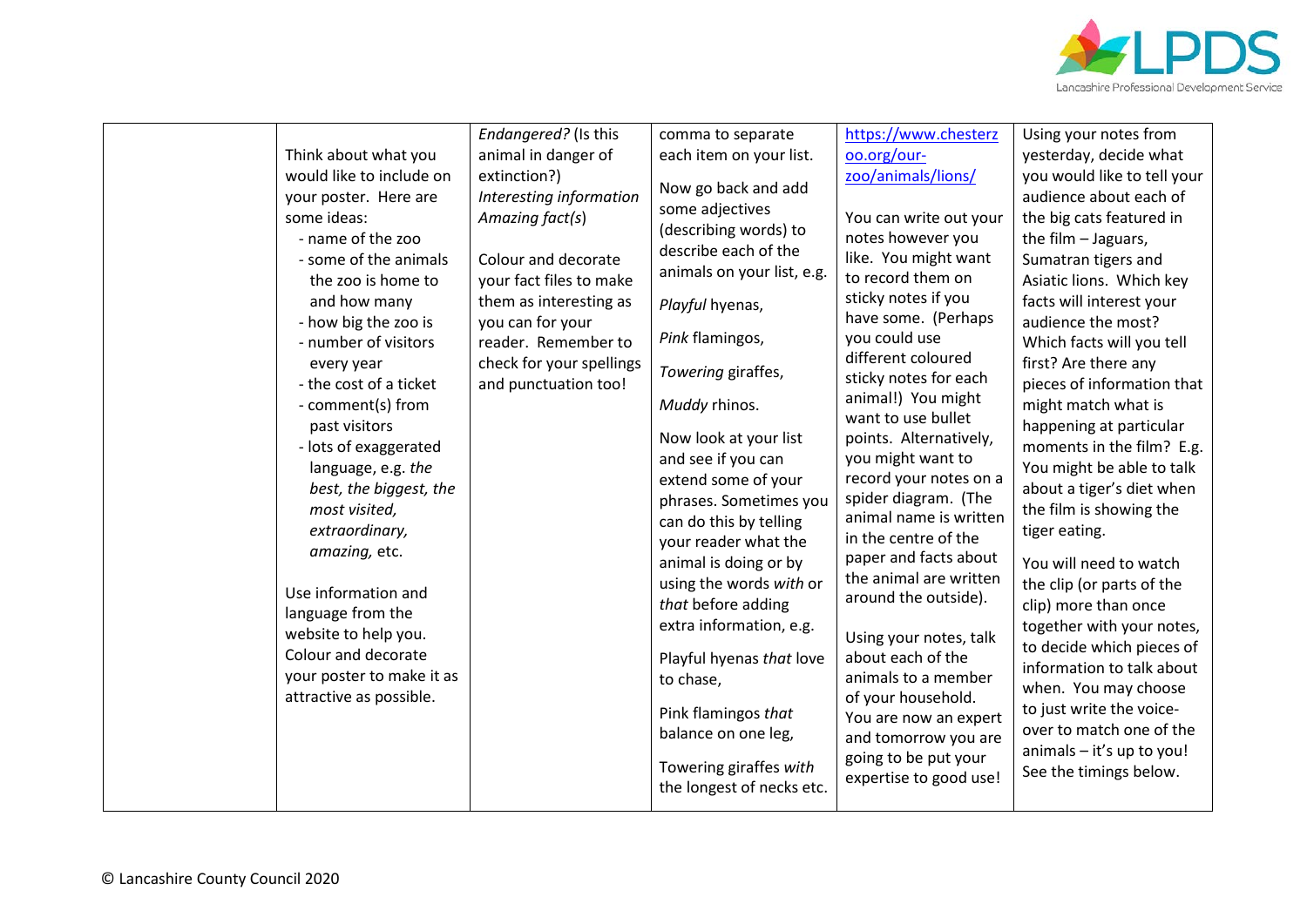

| Organise or rewrite<br>your list so that each<br>new line is about a<br>different animal. Give<br>your descriptive list the<br>title, Zoo. You might<br>also choose to conclude                      | (Jaguars $0:16 - 5:29$<br>mins;<br>Sumatran tigers 5:30 -<br>6:22 mins;<br>Asiatic lions $6:23 - 7:53$<br>mins).                                                                                                                                                                                                                                                                     |
|------------------------------------------------------------------------------------------------------------------------------------------------------------------------------------------------------|--------------------------------------------------------------------------------------------------------------------------------------------------------------------------------------------------------------------------------------------------------------------------------------------------------------------------------------------------------------------------------------|
| your own Zoo list poem!<br>Read your poem aloud<br>and share with<br>members of your<br>household.<br>If you can, post a copy<br>of the written version<br>to your teacher for<br>them to enjoy too! | clear sentences in the<br>order in which you want<br>to read them. Practise<br>reading your voice-over<br>sentences whilst the film<br>clip is playing. Remember<br>to take your time and<br>speak as clearly as<br>possible so your listener<br>can understand you.<br>When you are ready,<br>perform your voice-over,<br>whilst the film clip is<br>playing, to your<br>household. |